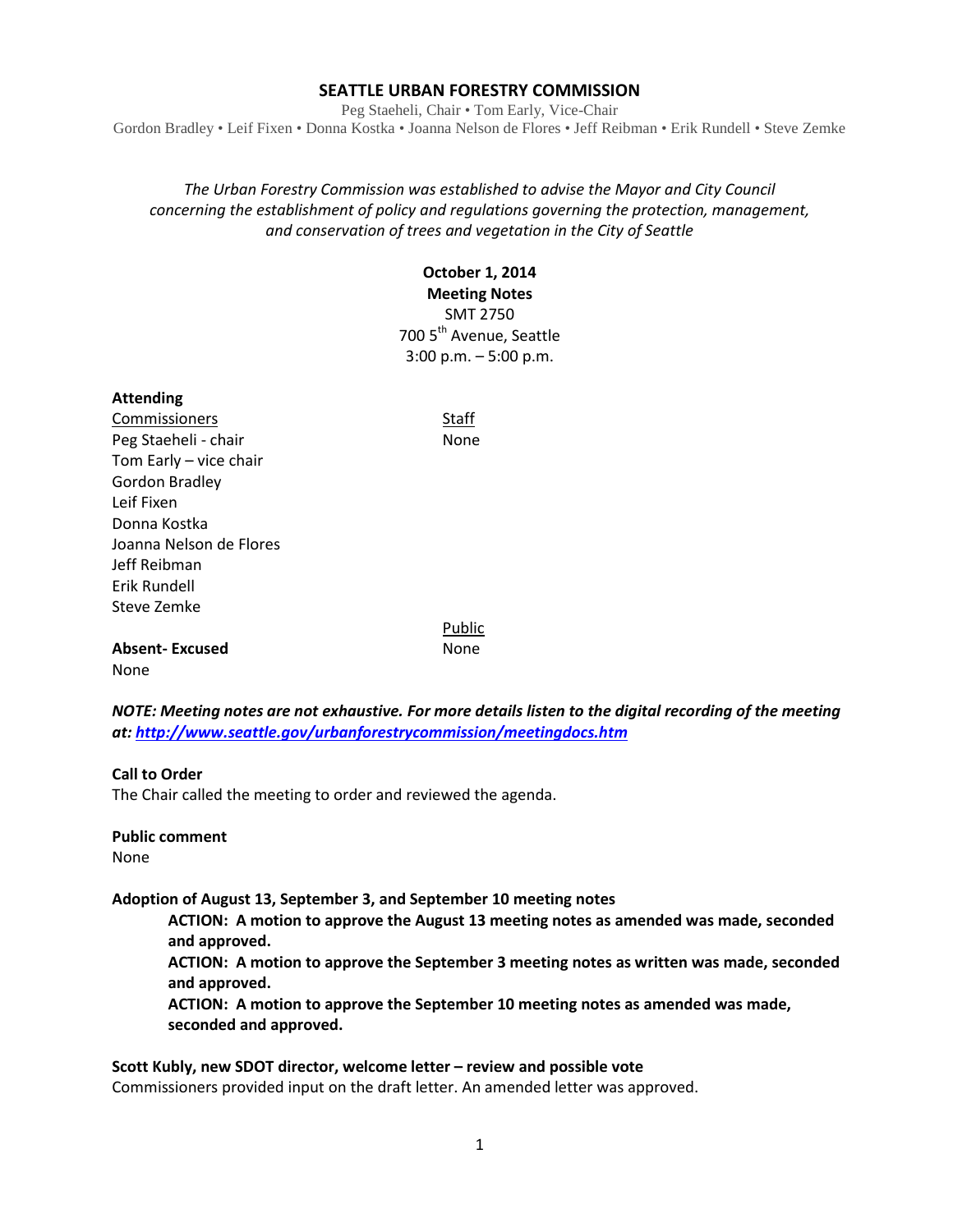## **ACTION: A motion to approve the welcome letter as amended was made, seconded and approved.**

## **Upcoming letters of recommendation – initial conversation**

## - **SDOT planting or key tagging a sample street tree corridor – Steve**

Commissioners discussed the letter and made revisions to the draft provided by Steve. A new version will be presented to the Commission at the November 5 meeting.

## - **Open Space Management Policy revision?**

This came out of the Cheasty Greenspace pilot program. The UFC thought we would review Parks' Open Space Policy Management. This is not so much to produce a letter of recommendation but it's a topic to discuss.

Some questions that arose from the conversation:

- How do these decisions get made?
- Are pilot project requirements defined?
- Do they require other alternatives?
- Should the current natural area policy get reviewed?
- Are there any areas identified as clearly to be left natural?
- What is the impact of these decisions on the canopy?
- Should the uses discussion in the current Parks natural areas policy be updated?
- How does leveraging restoration by interest groups affect new uses? Monitoring should be longer and broader so we can learn enough.
- Should this be included in our updated Work Plan for 2015 … should we have ongoing discussion with intent to put recommendation out by say 2Q2015?
- Metrics that should come out of a pilot such as Cheasty:
	- o What's the impact on canopy?
	- o What's the benefit of this new constituency for the restoration effort?
	- o Did this go as planned in terms of the intensity of use? Or is the impact too great? There has to be a balance – the use or intensity should not destroy.
	- o If the pilot is successful, what are the impacts if it expands?

## **Include in the 2015 workplan – follow up item on this issue - might lead into a more refined policy or maybe a white paper?**

The Commission could strengthen our recommendation that the assessment of Cheasty moves forward. Consider an alternative designation.

## **Suggest: UFC field trip to Cheasty both north and south AND if time allows look at street trees as well.**  - **DPD Operations recommendation**

Peg will put together a draft for discussion.

### **New business and announcements**

UW presentation follow up- Gordon will be meeting with Kristine Kenney and will have informal UFC follow up.

**Possible UW campus tour? Sandra to place a link on the Resources area of the UFC website to the UW tree tour.**

- **Arrange for a High Point tree tour.**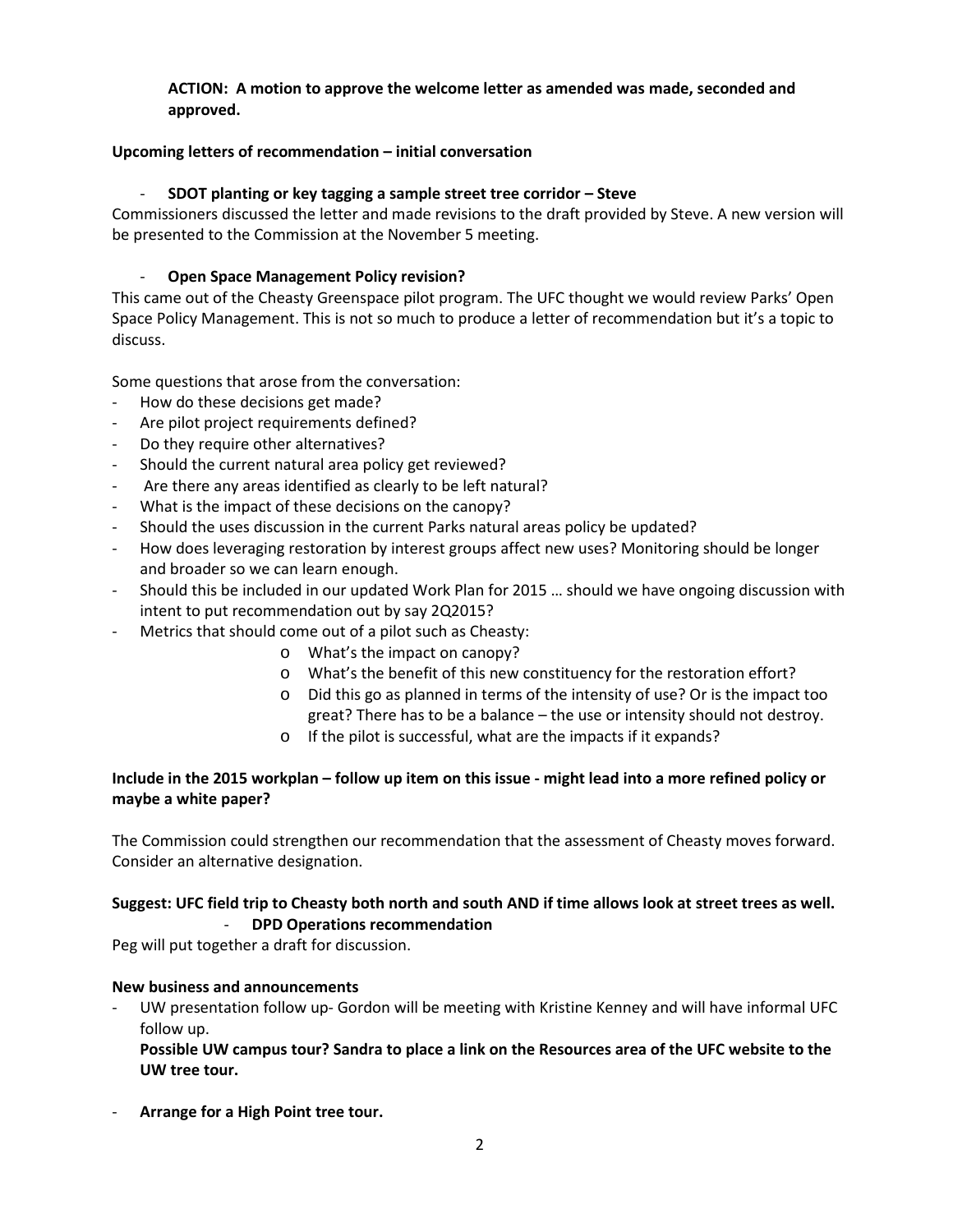ROW Improvement Manual – follow up on UFC involvement.

#### **Future – get Seattle Public Schools to come in to discuss their property management practices**.

#### **Sandra to review letters sent and if we haven't heard back we want to resend.**

#### Tree protection regulations

Considering new tree protections regulations will not move forward in the near future, members discussed opportunities to improve implementation of existing regulations such as enhanced inspector training.

Peg volunteered to draft a letter to DPD making recommendations on operational improvements to the tree protection code.

#### **Future - get Seattle Audubon in to update us on activities and the web site action**

#### **Adjourn**

#### **Public input**

**From:** Cass Turnbull [mailto:cassturnbull@comcast.net] **Sent:** Thursday, October 02, 2014 7:11 PM **To:** Pinto\_de\_Bader, Sandra **Subject:** 4:1 tree replacement

Hi Sandra,

I thought I'd play the devil's advocate and send along something I wrote about tree replacement formulas. And also a copy of an recent email which I sent to a friend about the new 4:1 ratio. You can pass them on to the commission, or not, of you think it will be poorly received.

*Dear T---(RE: the 4:1 tree replacement requirement) Unfortunate. The tree ordinances I am reading specify 1 to 1 replacement ratio based on mature tree size. Rightfully it should be even less than 1:1 because there is less open land to plant on.* 

*Other ordinances give the replacement requirements, then they give the tree spacing rules, then they say that if there is no room on site, the dollar value goes to a City Tree Fund. That makes much better sense.* 

*And Portland has canopy coverage goals for each zone type.* 

*I think it really should not exceed 50% of open space, in case someone wants to grow vegetables.* 

*We need to use the Tree Fund to buy easements, and land.*

*--Cass*

# **The Two-for-Every-Removal Replacement Myth**

# **By Cass Turnbull**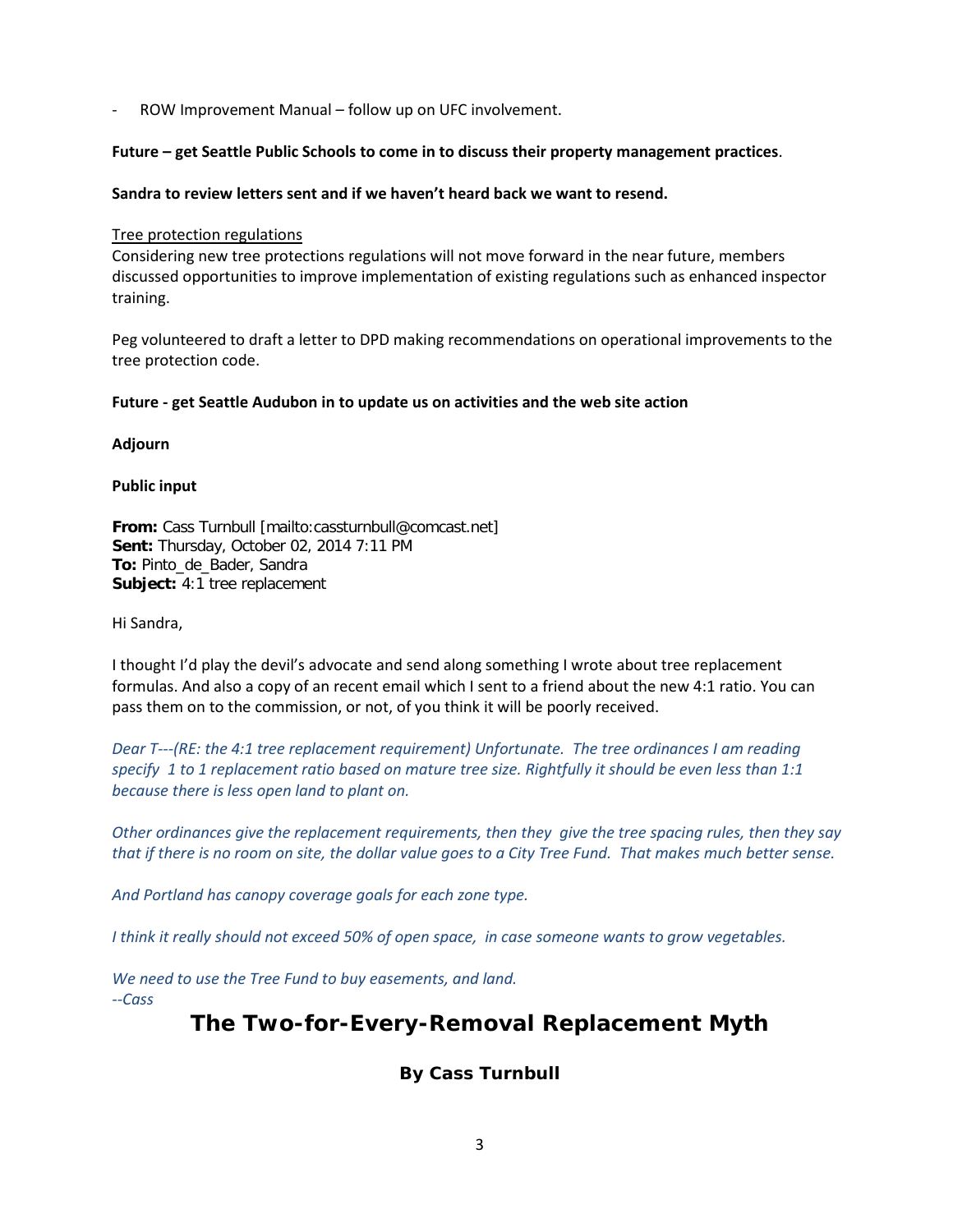*In response to citizen concerns over the tree cutting and clearing of Seattle City Light's unused substations, Josh Fogt from Councilman O'Brian's office stated that the "citywide canopy will not suffer in the long term" because Seattle City Light has a policy of planting two trees for every one cut down. I sent back the following excerpt as part of a longer response. Thought you'd like to read it.* 

Planting trees is both good and essential in order to keep the urban forest healthy. But I firmly believe it is insufficient, in and of itself. Policies that rely on the two-forone tree planting mandate may ironically create a smaller and less effective urban forest in the future.

An almost universal perception is that planting two or more trees for every mature tree cut down replaces the mature tree, or perhaps even doubles it. People, companies, and institutions who cut down trees often point to their tree-replacement policies as evidence that they are doing no harm. Worse yet, many tree trunk diameter replacement formulas are institutionalized in tree ordinances, including ours.

Planting a sapling only replaces another sapling, not a mature tree. Sixty years of growth are needed to realize the environmental cost-benefits of a mature tree, now called Ecosystem Services or ES. This is an important distinction. *The benefits of mature or large trees are greater than those of young trees,* which is corroborated in the *Life* Science article posted recently by **Becky Ostin** and partially reprinted below with her permission*.*

Seattle is steadily losing its mature trees and not replacing them**.** In 1997 the average trunk diameter of 50% of the trees in Seattle's residential neighborhoods *was 5" or less (Urban Forest Management Plan)* and that number has remained the same for ten years. The reason for this, despite the elapsed time for growth and the planting of many new trees, is the high mortality of urban trees, paired with the steady removal of older species. A tree with the average lifespan of 150 years in a rural area will live only 37 years in residential areas, and *only 13 years in downtown areas (Skiera and Moll,1992)*. Furthermore, new trees are particularly vulnerable to premature mortality. A recent research study showed that a quarter of the trees planted through volunteer tree projects will die in the first six years *(Lu, Svendsen, Campbell, Greenfeld, Braden, King, and Falxa-Raymond, 2010)*.

Aggressive tree planting programs can increase the total canopy cover of the city, at least for a while, though the quality and diversity of that forest may be still be declining. That increase will necessarily end and possibly reverse. The reason is that the total potential tree canopy cover is **tied to the amount of land available to be planted, not the number of trees put in the ground**. As more land becomes dedicated to roads and buildings, fewer permeable surfaces are available to support trees. The common, simplified scenario is for a developer to buy a mature-treed property, cut the trees down, halve the amount of permeable land by putting up a larger building or buildings, and then plant twice as many sapling trees on the